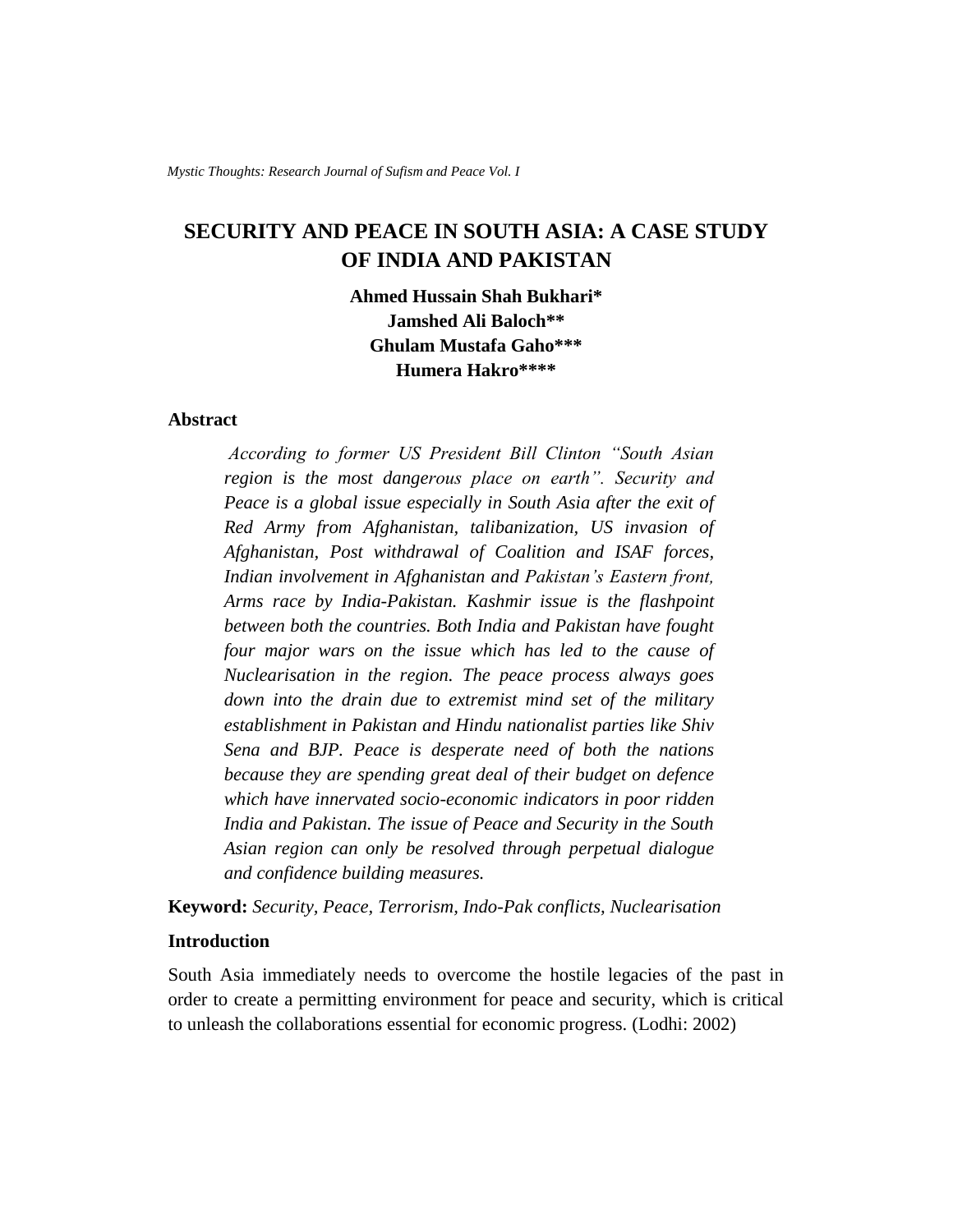The region of South Asia has always been highly important in the global politics because of its sensitive geographical location. India and Pakistan are two major countries of this region, which came into being as a result of the division of Sub-Continent in the year 1947. Both India and Pakistan have remained unable to have cordial relationship with each other due to various issues. The relationship between India and Pakistan has been marked by suspicion, hatred and distrust. Tense and hostile situation has been existing between India and Pakistan since 1947, which has resulted in three wars and various crises between them. In May 1998, both India and Pakistan has testes their nuclear devices and the region of South Asia became a nuclear flashpoint. Although India and Pakistan are two traditional rival states but both have also experienced such occasions when they became successful to hold peace talks and conclude various agreements to resolve different issues. But this situation has not been long lasting and suspension in the peace process further enhanced suspicion and mistrust on both sides. (2014: 108)

#### **Peace Process:**

Peace process is a multi-dimensional concept which after the end of Cold war is widely used to resolve inter-state conflicts. Its comprehensive nature is obvious from the fact that at the individual, group, community, state, regional and international levels. Stake holders involved in a conflict attempt to initiate the process of peace in an attempt to terminate the state of violence and armed conflict. (Ibid p.101)

The following chart between India and Pakistan will help understand the dynamics of the peace process and the issues covered under it:

| <b>Issues</b>                                           | <b>Results</b>                                                            |
|---------------------------------------------------------|---------------------------------------------------------------------------|
| Jammu and Kashmir                                       | No Progress, except the launching of<br>Srinagar-Muzaffarabad bus service |
| Siachen, Sir Creek and conflict over<br>water resources | Stalemate                                                                 |
| People to people interaction                            | Marginal progress owing to<br>some<br>relaxation in the visa regime       |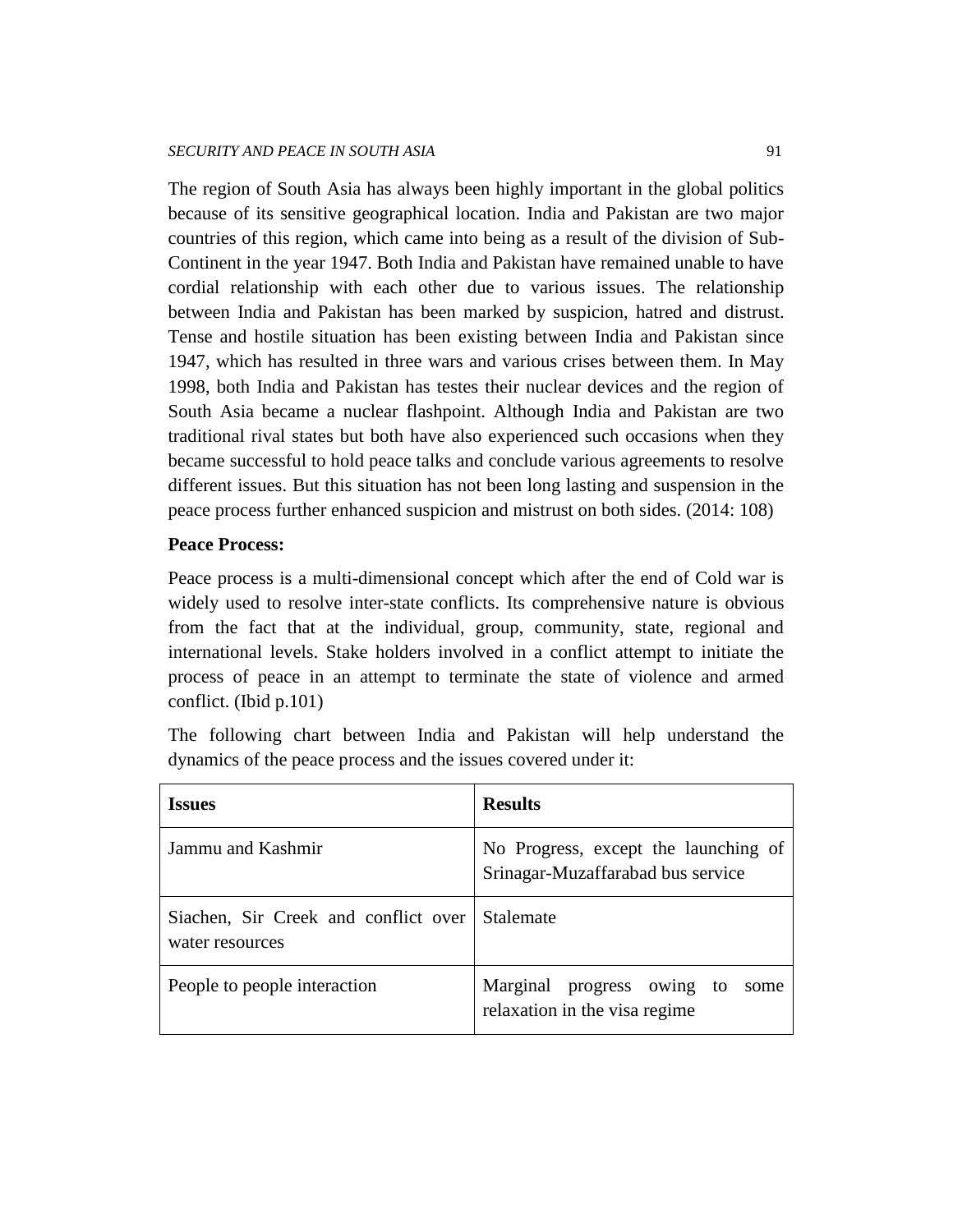| Trade and commercial ties                               | Marginal progress because of non-<br>granting of MFN status to India by<br>Pakistan                                   |
|---------------------------------------------------------|-----------------------------------------------------------------------------------------------------------------------|
| Military confidence building measures                   | At risk because of periodic violations<br>and skirmishes along the Line of<br>control                                 |
| Consultation and meetings<br>the<br>at<br>highest level | Not regular as bilateral visits by the<br>heads of state and government have not<br>taken place in the last few years |
| Role of track II and III dialogue                       | Continuing but without any significant<br>impact on the peace process                                                 |
| Cooperation to combat terrorism                         | not institutionalized<br>Still<br><b>but</b><br>in<br>existence under the framework<br>of<br><b>SAARC</b>             |
| Role of civil society                                   | Marginal                                                                                                              |
| Review of peace process at track-I<br>level             | Infrequent                                                                                                            |

*Source: Shahid M. Imtiaz: Book 87, 1st Issue 2014, The Advanced Contemporary Affairs: Advanced Publishers Lahore, Pakistan, Pg. 105*

## **External Factors:**

### **Indian Involvement in Western front of Pakistan**

Recently retired Indian Army Chief General Vijay Kumar Singh admitted the sponsored bomb blast in Pakistan in which the money was provided to the separatist elements in the province of Balochistan, which the Indian media has denied for several times.

India also paid the Kashmiri leaders to remain silent in the Indian held Kashmir, phone tapping within India were also part of the most sensitive report. One of the former Indian Army chief revealed that the inquiry report prepared by the India's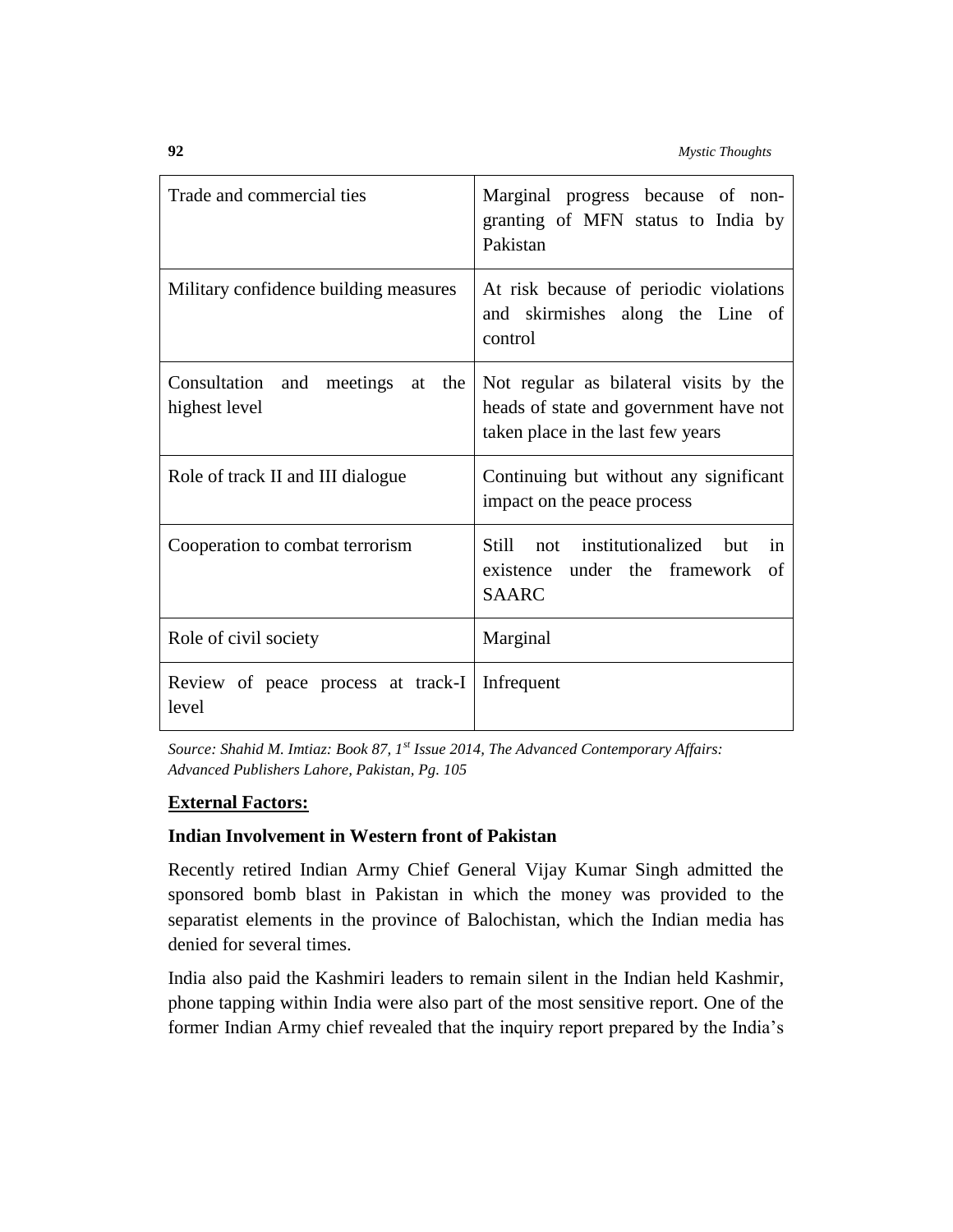Director General of Military Operations also highlighted the activities of army unit raised after the Mumbai attacks.

V.K. Sindh last month announced a political alliance with Narendra Modi who was responsible for the massacre of the Muslims in Indian Gujrat. The Indian media has been repeatedly denied the report on terrorizing activities inside Pakistan which was leaked by the statement of the Former Army Chief. He also told the phone tapping inside India and buying silence of politician in Indian held Kashmir through loads of cash.

The plotting of these terrorist events inside Pakistan were carried out by the Tactical Support Division (TSD) which was raised after the Mumbai attacks on the directives of National Security Adviser Shiv Shankar Menon and the Defence Minister in a way to complete particular tasks and to secure borders and balance the internal situation of the country.

Between October and November 2011, The India Today reported that, Tactical Support Division claimed money in which they tried to enroll a secessionist chief in the province of a neighboring country and poured in an amount of Rs. 1.27 Crore (Indian Rupees) to prevent transportation of weapons between neighboring countries. TSD also claimed to have carrying out low intensity attacks of bomb blasts in a neighboring country.

A covert operation inside Pakistan was reported by the Hindustan Times which was carried by the TSD, originally it was to catch Hafiz Muhammad Saeed of Jamat-ud-Dawah but it was not obvious that TSD was involved in terrorist activities in Pakistan, which was revealed by the inquiry board. (Cheema Umar: 2013)

### **Indian Coast Guards Blew off Pakistani Boat:**

On December 31<sup>st</sup> 2014 the Indian Coast guards blew up a Pakistani boat contradicting Indian Governments stand that the crew of the cost guards were responsible for blowing off the boat was said by a Deputy Inspector General of the Indian Coast Guards. It was later confirmed by the Indian Express.

The Indian Ministry of Defence and the Cost Guards maintain their stand that it was their crew which blew off the boat and were responsible for it after a long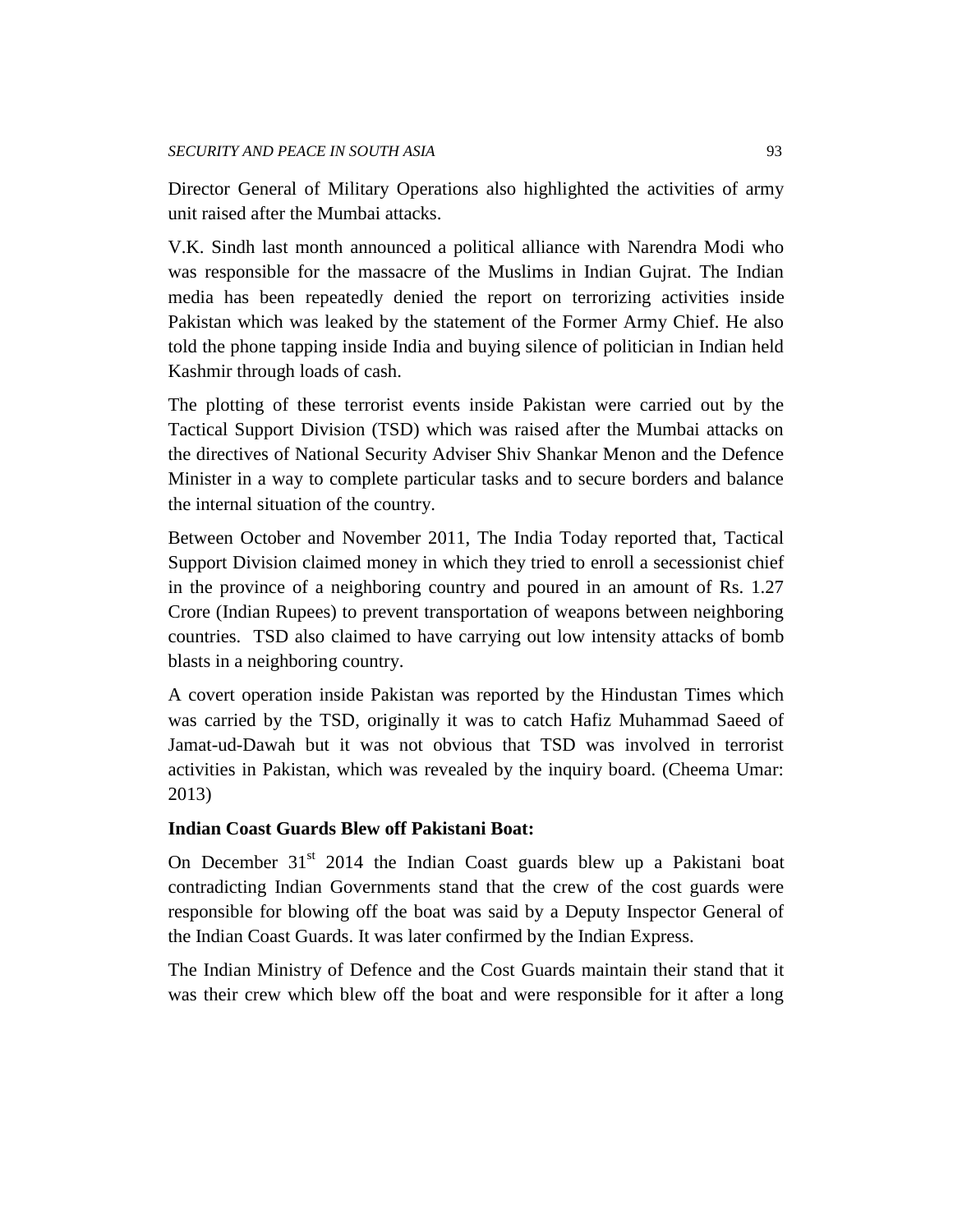chase by a coast guard ship 365 km off Porbandar. (Hindustan Times: March  $20<sup>th</sup>$ 2015)

Later the Indian Express reported that the Deputy Inspector General had ordered the ship to be blown as it had entered the territorial sea to carry out an illegal transaction.

Then comes the statement by DIG B.K. Loshali who is also the chief of staff (Northwest Region) saying ""Let me tell you. I hope you remember 31st December night… We blew off that Pakistan… We have blown them off… I was there at Gandhinagar and I told at night, blow the boat off. We don't want to serve them biryani. (Tribune.com: April  $1<sup>st</sup>$  2015) Later the Indian Government told the media that the DIG was drunk and made a humour during his speech which seems quite a humour itself.

### **Events between Peace Processes:**

- *Indian Parliament Attack*
- *Samjhota Express Blasts*
- *Sri Lankan Team Attack in Pakistan*
- *Mumbai Attacks*
- *Karachi intensity (killing)*
- *TTP finances from state sponsors (India)*
- *Continuous violation of Line of Control*
- *Firing at Sialkot working boundary*

### **International Factors**

South Asia since time immemorial remains hot spot of international politics. The recent history of the region has manifested new trends and dynamics of security and geo-strategic of the region. Indeed it is said from many corners of analysts that  $21<sup>st</sup>$  century is for the South Asian Region. The explicit importance of this region on international politics emerged during the cold war era and post 9/11 period. The geo-strategic importance of this region emerged when Soviet Union occupied Afghanistan and Pakistan indulges itself as proxy of American in this war. The security dynamics of this region from that historic point got drastic changes. The repercussions of the Afghan war seemed to have intractable and crucial challenge to the security of this region. Increasing extremism, resistant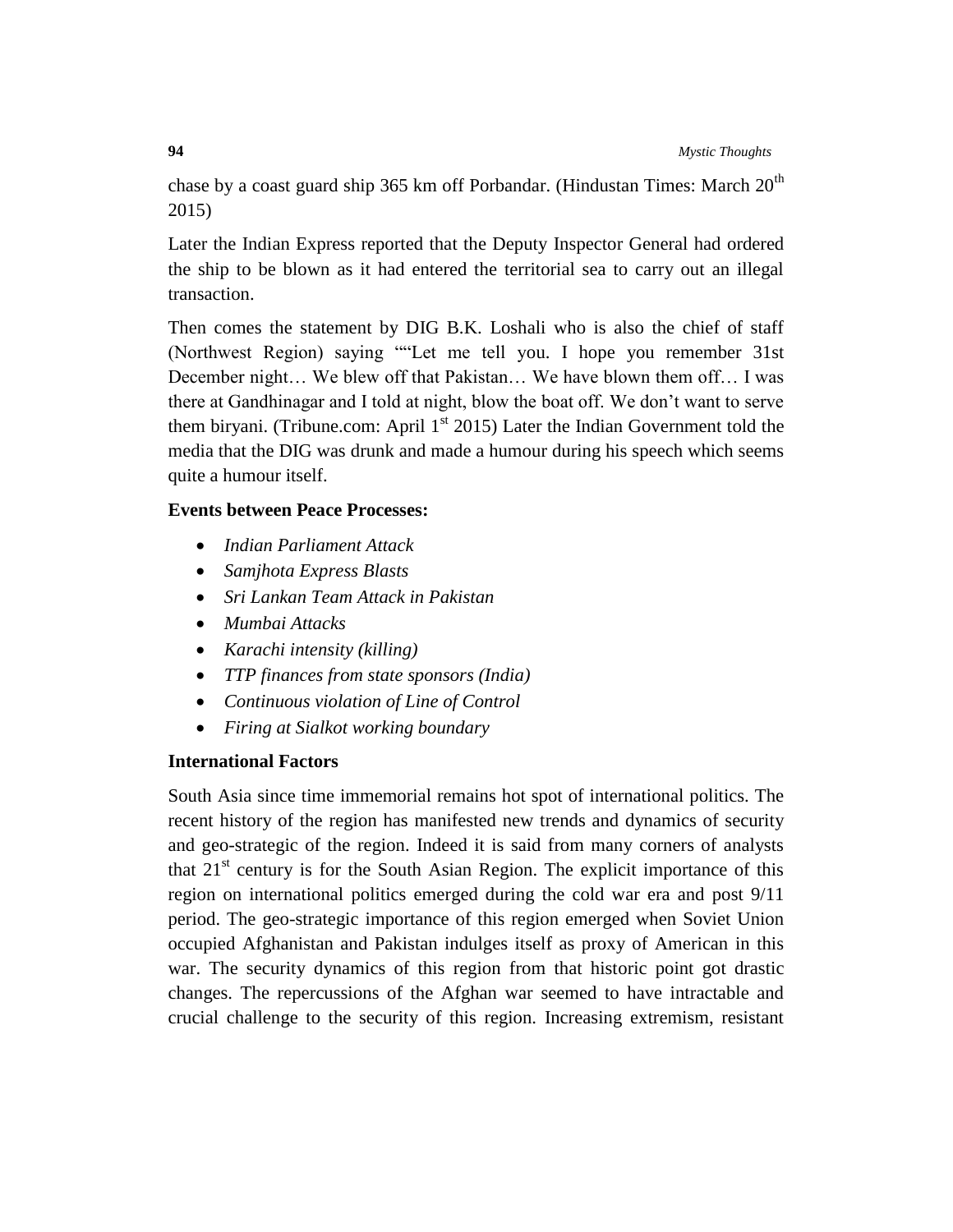movement in Kashmir, and nuclear explosions by India and Pakistan dragged the region into new heights security challenges to the South Asian region. The phenomenon of War on Terror after 9/11 provided an alibi to every country to manipulate their security issue interims of so called war on terrorism. India tried to get its perfidious advantages from War on Terror declaring Kashmir resistant movement as terrorism and trying to manage Pakistan as terrorist state but due to Pakistan's geo-strategic importance it was difficult for India to peruse the Super powers to do so.

The most significant challenge to the security and Peace of the South Asian region is hegemonic attitude and security designed of India towards the smaller states of the region. Indian is a nuclear state and having largest geography and population. Its democratic character and economic stability have attracted European and America to make amicable relations with the Indian state.

American tilt towards India and possessing strategic relations posed peculiar kind of threat to the South Asian region. One India US civil nuclear deal have disturb the balance of power in the South Asian region the same deal China is going to sign with Pakistan .Second Washington is going to make deal regarding Antiballistic missile technology will further aggravate the situation and a new arm race will start between India, China and Pakistan.

Taking into Account the current scenario of the region three major factors are matters of great scrutiny. First the unstable situation of Afghanistan has posed security challenges to the whole South Asian region. Second the crisis in the Middle East has also direct bearing on the security issues of the region. Third the new cold war between America and Crania has also spill over implications on the security and peace of the region.

If we analyse the internal security situation According to Global Peace Index "India suffers chronically from international strife and widespread internal conflict. Maoist movements are the biggest threat to India's internal security, while sporadic conflict with China and Pakistan threaten the country's external security. An estimated 65 operational terror groups compound the challenge of maintaining peace in the world's biggest democracy" (Global Peace Index 2014)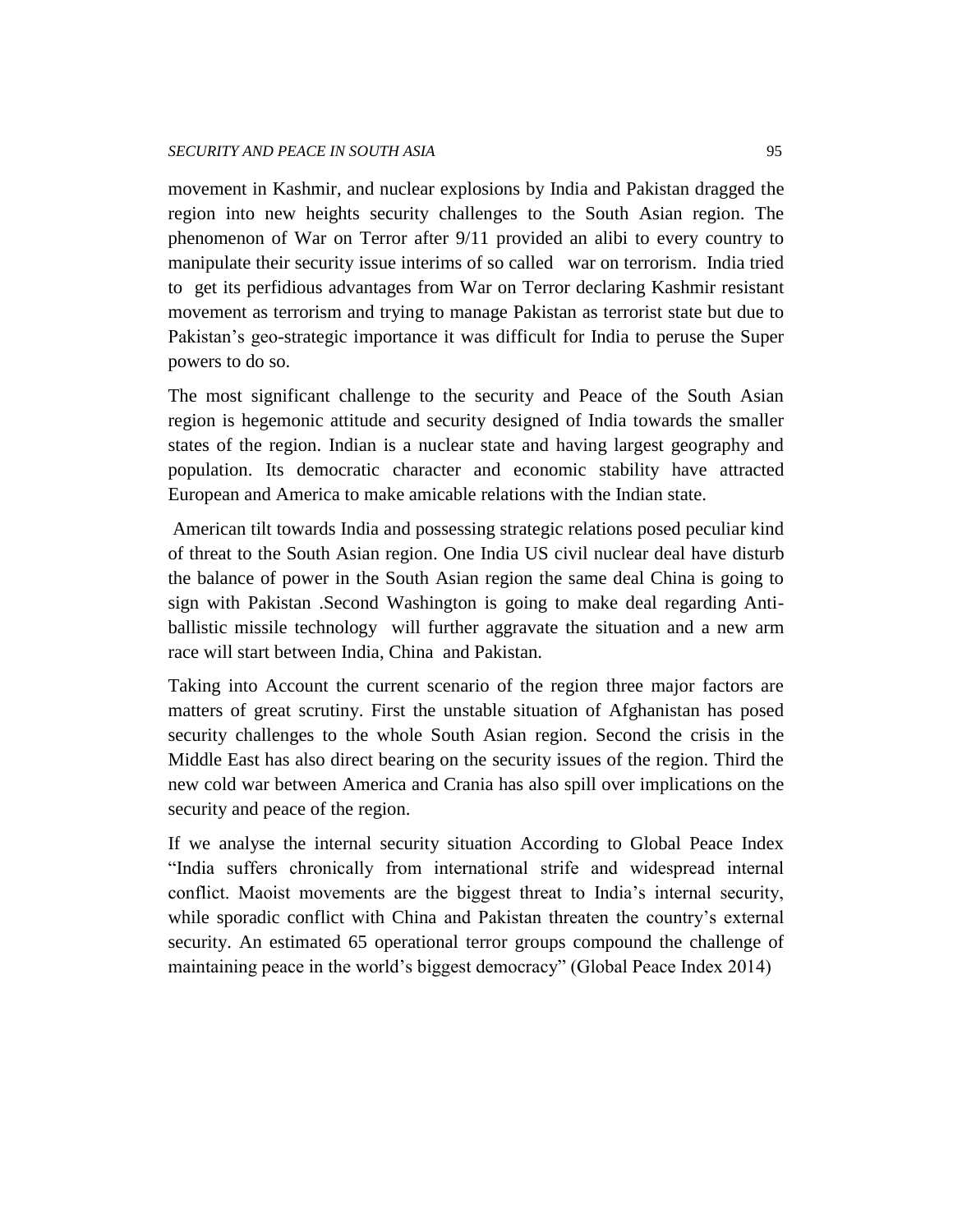| INDIA                                                    |                              |
|----------------------------------------------------------|------------------------------|
| <b>2014 GLOBAL PEACE INDEX RANK</b>                      | 143/162 (LOW)                |
| <b>2012 DEMOCRACY INDEX RANK</b>                         | 38/167 (FLAWED<br>DEMOCRACY) |
| <b>COST OF VIOLENCE CONTAINMENT</b><br><b>PER CAPITA</b> | <b>US\$145</b>               |
| <b>COST OF VIOLENCE CONTAINMENT</b><br>AS % OF GDP       | 3.6%                         |
| LEVEL OF HUMAN DEVELOPMENT                               | <b>MEDIUM</b>                |
| <b>INCOME GROUP</b>                                      | <b>LOWER MIDDLE INCOME</b>   |
| <b>POPULATION SIZE</b>                                   | 1,236,686,700 (VERY LARGE)   |

## *Source: Global Peace Index Report 2014: Pg. 29*

One of the ruling themes in Pakistan's competitive relationship with India is the desire to achieve strategic parity and equal power status with its larger neighbour. (Paul: 2014 p112)

Much of the Pakistani elite believe that India and Pakistan ought to be co-equals geopolitically. It sees relative parity-in military and diplomatic status terms-as a goal worth striving for, even at high cost to its society. Pakistan leaders are ardent believers in the Westphalia notion of dejure equality of states and balance of power politics.

Pakistan fears that Indian hegemony in the subcontinent will adversely affect its security and power position. (Ibid: 113)

### **Conclusion:**

South Asian region is the least peaceful region in the world owing to, war on terror in Afghanistan and historic conflict between India and Pakistan. Nuclearisation in the region has deteriorated the situation furthermore. The peace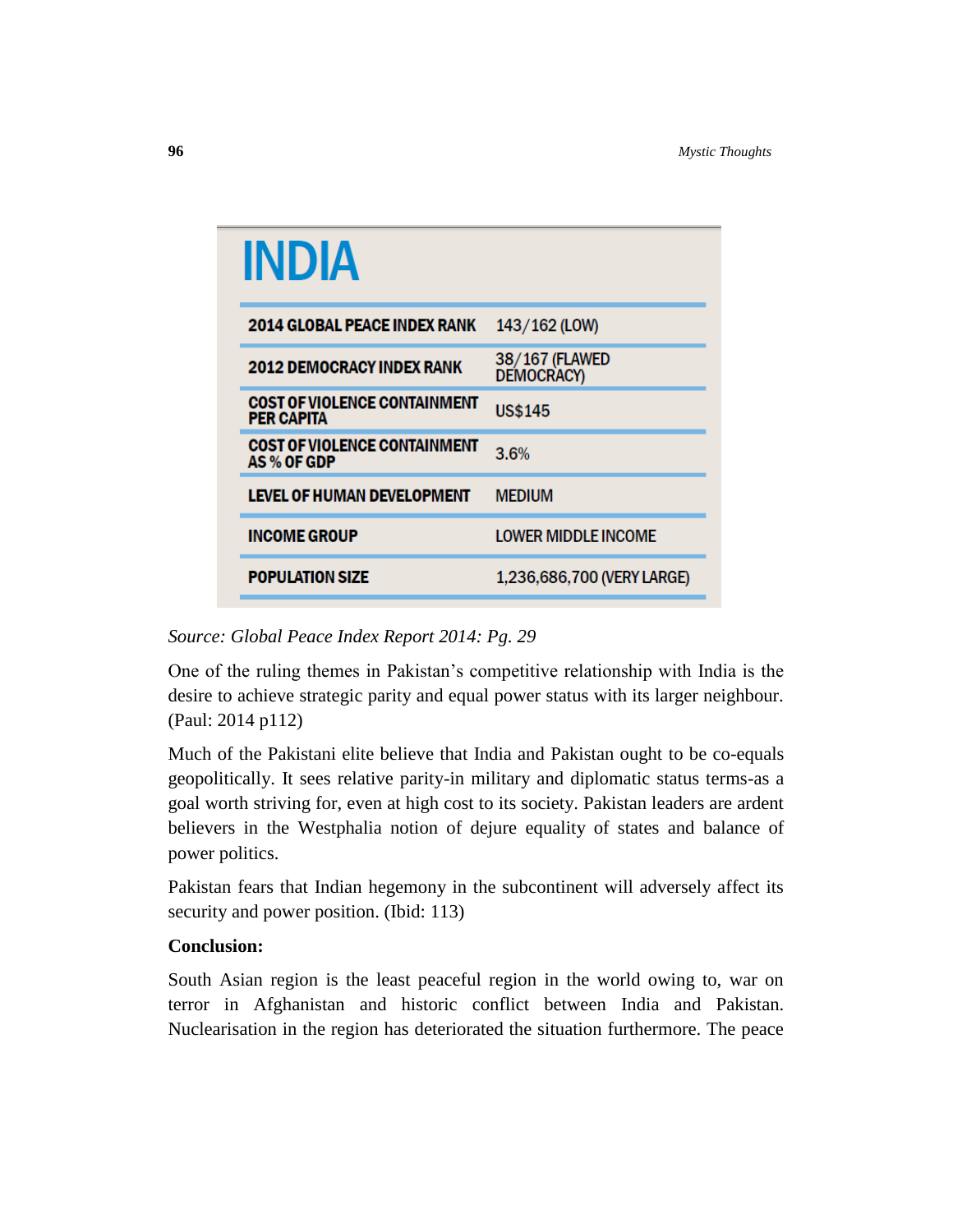and prosperity in the region can be ensure through confidence building measure, more trade and people to people contact between India and Pakistan. The conflicts among the South Asian countries are inflicting injuries to the socio political and economic development of the people living in the sub cotenant. Indeed peace is linchpin for development and prosperity in the south Asian region. Changing governments in India and Pakistan appears to be a positive sign for the peace and stability of the region. Where Prime Minister Nawaz Sharif attended the oath taking ceremony of Prime Minister of India Narendra Modi seem a good omen for both the states.

The strategic calculus suggests that India has superiority over Pakistan interims of military capability, economic growth and technological advancement. In this scenario Pakistan at the one hand is engaged in counter insurgency and on the other hand Pakistan's armed forces are engaged on Afghan border to fight against terrorist and Al Qaida. In such sordid situation the state of Pakistan needs to take India engaged through dialogue and track 2diplomacy. It has been observed that increasing trade between the states decreases the conflicts; so both India and Pakistan must increase their trade relations. Pakistan has declared India as "Most Favorite state" for increasing trade and bilateral relation between the two states. Both the states should resolve their outstanding issues through the dialogue. There are facets of issues as Kashmir, Siachin, Waller Barge, Sir Creek, nuclear proliferation and terrorism.

South is in deep quagmire of desperate lack of education, extreme poverty, lack of health facilities and malnutrition issues. South Asia has 23 percent of population but 39 percent poor are living in this region. The hug resources of both India and Pakistan are being used for military build up

The India-Pakistan conflict, which began in 1947 after the independence and the subsequent creation of the two states, has assumed an international character in the past couple of decades. The two veritable outcomes of the conflict, nuclear proliferation and terrorism, have not only destabilized the region but have also posed a threat to international peace and security. What was originally a bilateral conflict, now, has unpleasant international implications. (Jauhari p. 49)